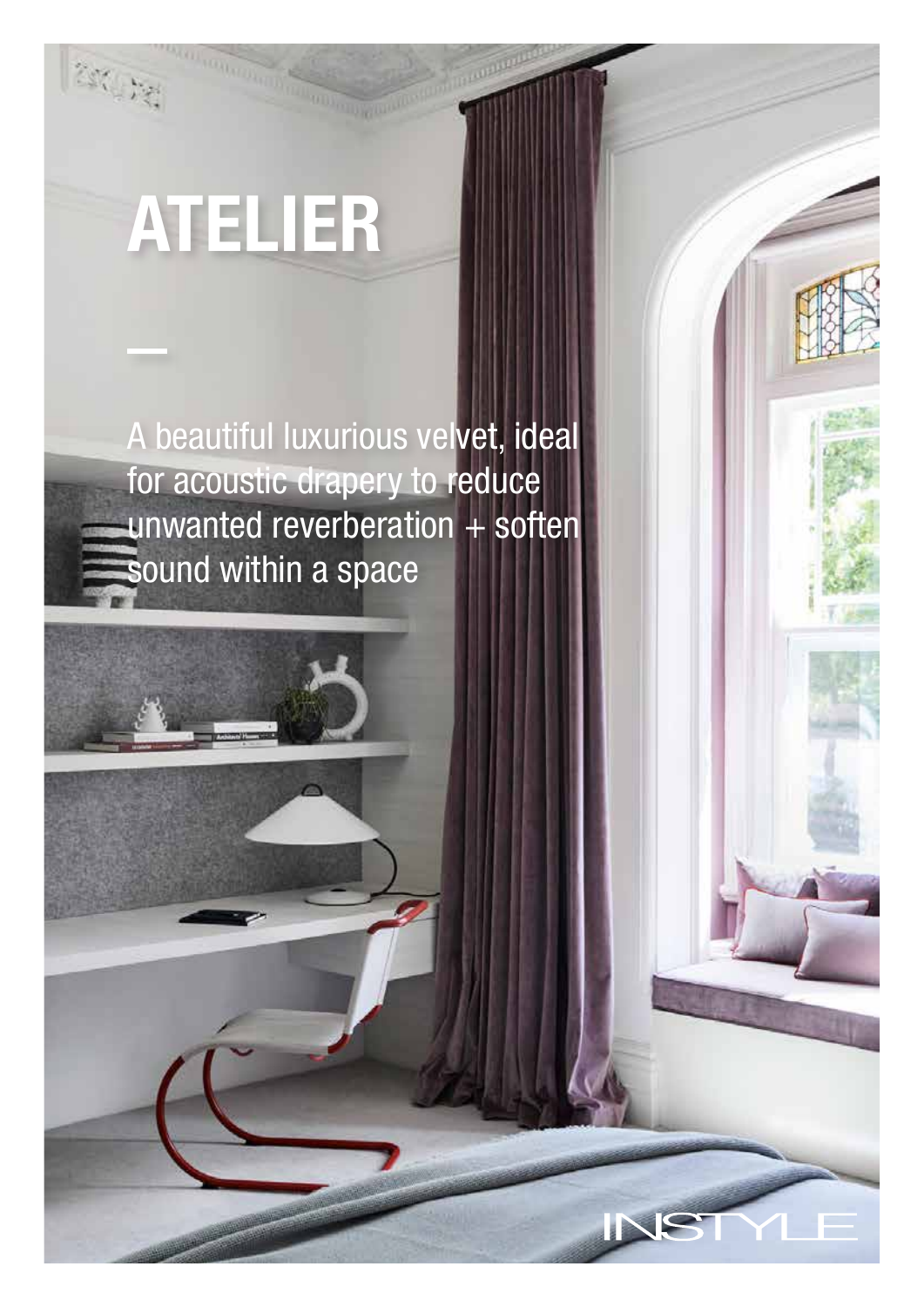







ATELIER Opulent ATELIER Bloom ATELIER Yale ATELIER Oxford ATELIER Alibi



ATELIER Powder **ATELIER Ocean** ATELIER Impress ATELIER Capri ATELIER Jungle

















ATELIER Palm ATELIER Hunter ATELIER Limelight ATELIER Envy ATELIER Antique



ATELIER Admire **ATELIER Glow** ATELIER Decadent ATELIER Genie ATELIER Mango







ATELIER Lava **ATELIER Exotic** ATELIER Venetian ATELIER Luxury ATELIER Vintage



ATELIER Himalayan ATELIER Ballet ATELIER Nostalgia ATELIER Mystic ATELIER Indulgent









Product may vary in colour due to the nature of the media Please refer to website for current colour range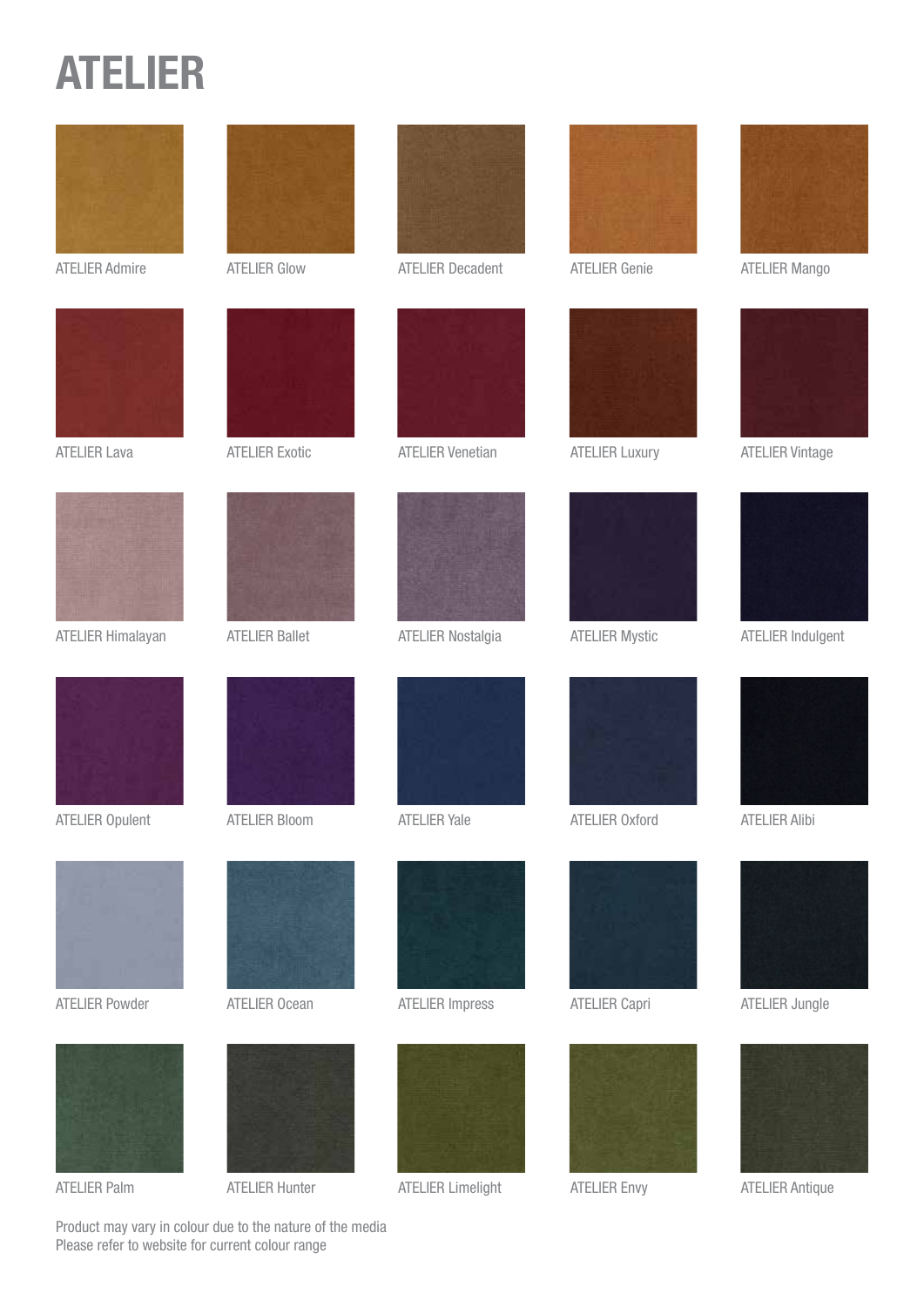



ATELIER Salt Lake ATELIER Quartz ATELIER Dreamy ATELIER Runway ATELIER Zen











ATELIER Breeze **ATELIER Raw ATELIER Minx** ATELIER Minx ATELIER Whimsy ATELIER Tawny









ATELIER Ultra